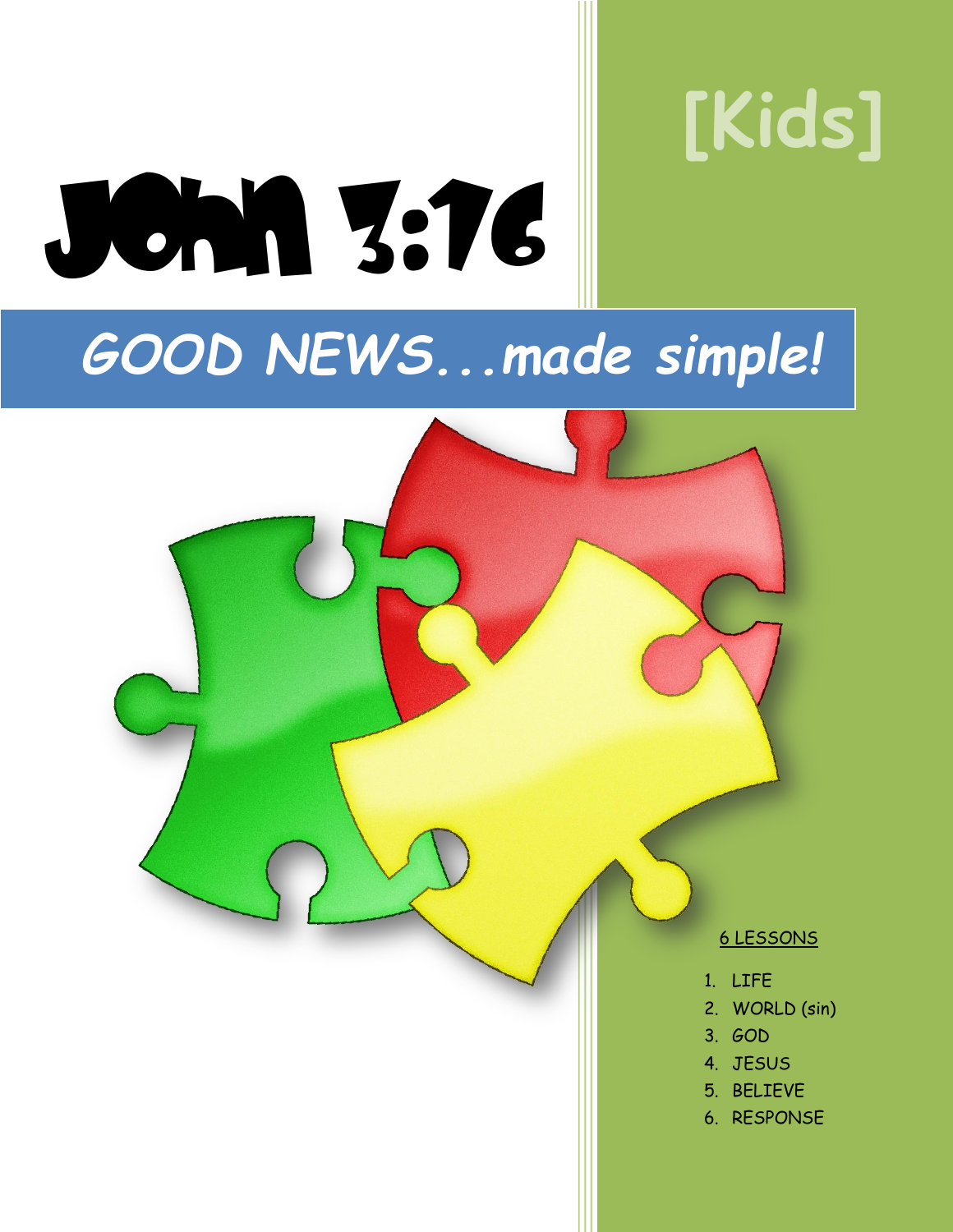Dear Leaders:

**John 3:16 GOOD NEWS…made simple!** is a fun, interactive way to help kids:

- Understand the Gospel
- Connect relationally with Jesus, and
- Help their friends come to Jesus too.

This curriculum has 6 lessons and is based on John 3:16, *"For God so loved the world that He gave His one and only Son that whoever believes in Him will not perish but have eternal life."*

It is based on 5 questions and 5 key words from John 3:16 PLUS a "response" unit:

| What does God want us to have and experience? | <b>LIFE</b>    |
|-----------------------------------------------|----------------|
| What keeps us from experiencing eternal life? | WORLD (sin)    |
| How does God feel about this?                 | GOD            |
| How did God solve our sin problem?            | SON            |
| How do we begin to experience eternal life?   | <b>BELIEVE</b> |
| [Response]                                    |                |

Feel free to adjust them to fit your time slot and age of your kids. The crafts are designed with limited resources in mind. Again, feel free to adjust them to your situation.

Teach them in Sunday School, Children's Church or mid-week programs. And they work well for Back Yard Bible Club or VBS - just add a few fun games and refreshments. Should you need to combine these lessons, we suggest the following:

5 sessions

Combine the God and Jesus lessons

4 sessions

Combine the God and Jesus plus, Believe and Response lessons

May the Lord richly bless you as you help kids come to know Jesus and His love for them!

John 3:16 GOOD NEWS…made simple! (www.christianwitnessingtools.com)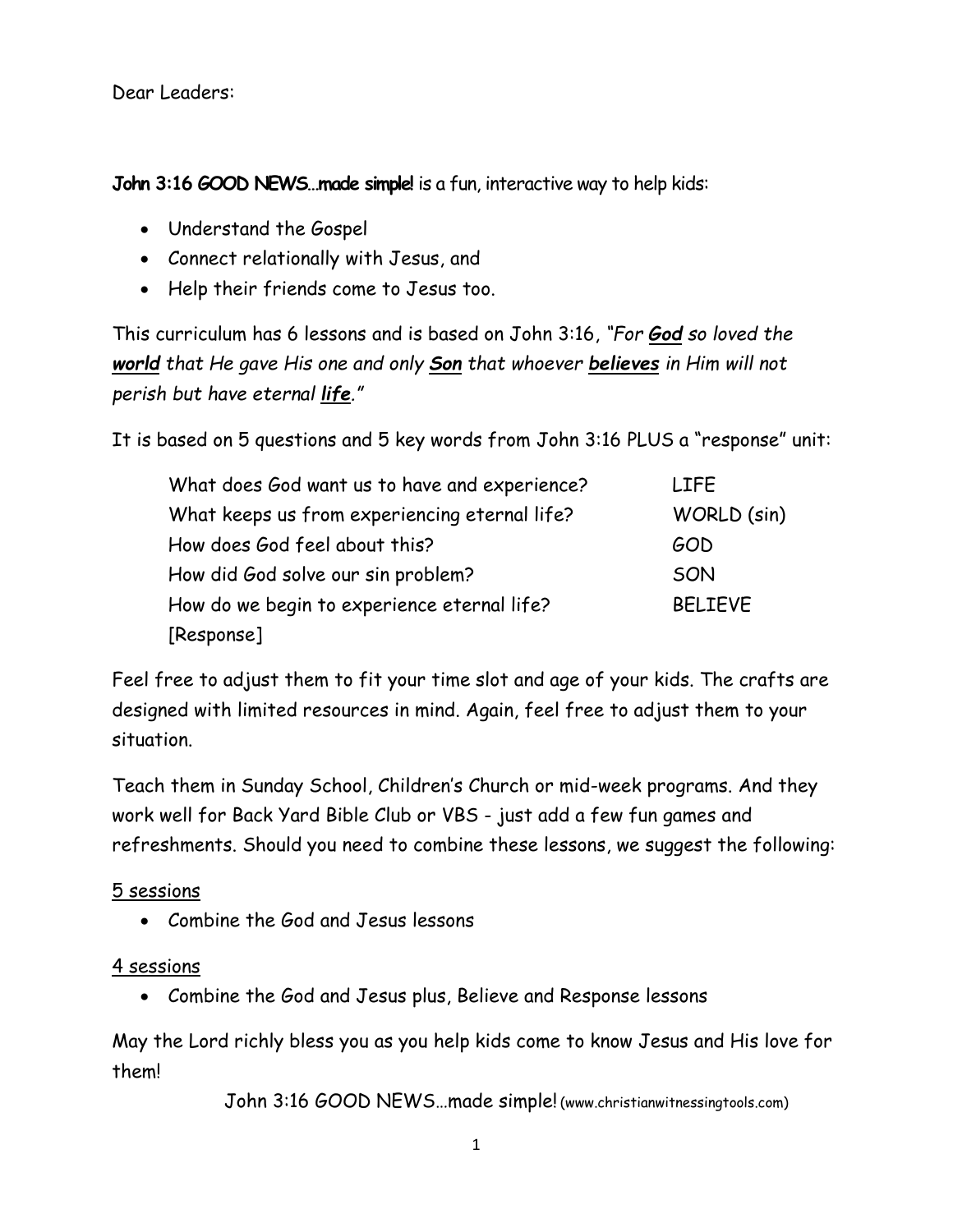### **1. WHAT DOES GOD WANT US TO HAVE AND EXPERIENCE?**

### LIFE

**MOOD:** Make it festive, a celebration…like a birthday party (ballons, gift boxes, etc.)

**Welcome & Prayer**

**KEY POINT:** Children can know God now and be with Him forever in Heaven.

**Bible Story/Teaching:** Summarize the story of the Woman at the Well (John 4). Tell how she was a very sad lady. She knew she had done things that were not good. And she wondered if anyone would ever love or accept her. She felt bad about the way she was living her life and wished she could be set free from feeling so guilty. She felt so bad, she even walked around town when most people would not see her. Then Jesus came to her. He knew all about her. She realized Jesus was God and He forgave her for her sins! She was so happy because Jesus loved her, accepted her, forgave her and wanted her to be with Him forever in Heaven! She was so happy she went home and told all her friends about Jesus and wanted them to know Him too.

What is eteranl life? (wait for responses)

Eternal life is a forever relationship with God (Jesus – see John 17:3).

God wants us to experience His love, acceptance and forgiveness in our lives.

How does it feel to be loved? (wait for responses) Accepted? Forgiven?

And Eternal life is a free gift of God. (Romans 6:23)

Heaven is a perfect place where God will be forever. He wants us to be with him forever too. What do you think will be in heaven?

What's not in heaven? (tears, sadness, pain, etc.)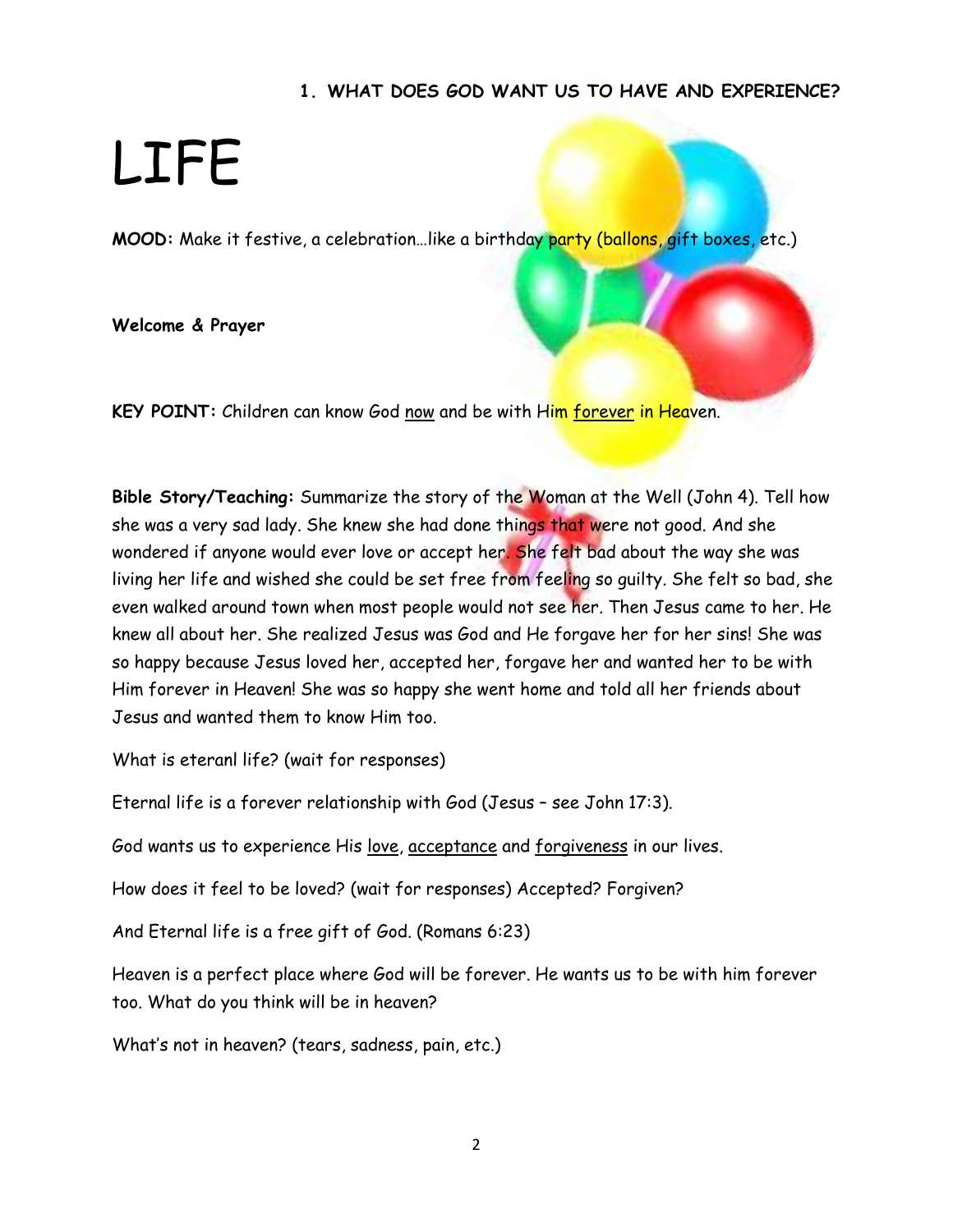Eteranl life begins when you put your trust in Jesus Christ alone. Eternal life is God's really great gift to us. It means to have a <u>forever</u> relationship with God (Jesus) <u>here on</u> earth and forever in heaven!

**Key Verse:** (Romans 6:23) For the wages of sin is death, but the free gift of God is eternal life through Christ Jesus our Lord.

Ways to capture this verse: a) Write portions of it on several sheets of paper. Hand them out to kids to line up in correct order. In front of class, have them lift their sign/section while the class recites the verse. b) Write it out on a large sheet of paper then cut it into several puzzle pieces. Hand out the puzzle pieces and have kids put the puzzle together. Have class recite verse. c) Come up with several hand motions while reciting verse. d) Put the verse into song or rap.

**Skit:** Gifts – prepare 5 presents in advance with the following notes inside them along with a candy/treat.

- 1. Eternal life = Heaven forever with Jesus (God)
- 2. Eternal life = Forgiveness for my sin
- 3. Eternal life = Experiencing God's Love
- 4. Eternal life = Experiencing God's Peace
- 5. Eternal life = Experiencing God's Joy

Give to 5 kids for no 'special' reason, e.g. one with the brightest shoes, longest hair, closest birthday, youngest brother/sister. Have kids open them and read notes to tell what eternal life is.

\*Have additional candies/treats to give one to each child who was not part of the skit.

### **Craft:** Gift Box

Use card stock to cut out box (or provide small boxes) to decorate as a gift. Put a bow on the top. Write LOVE, ACCEPTANCE, FORGIVENESS and HEAVEN on the 4 sides of the box. Write ETERNAL LIFE on the top.

| _______<br>---- |  |
|-----------------|--|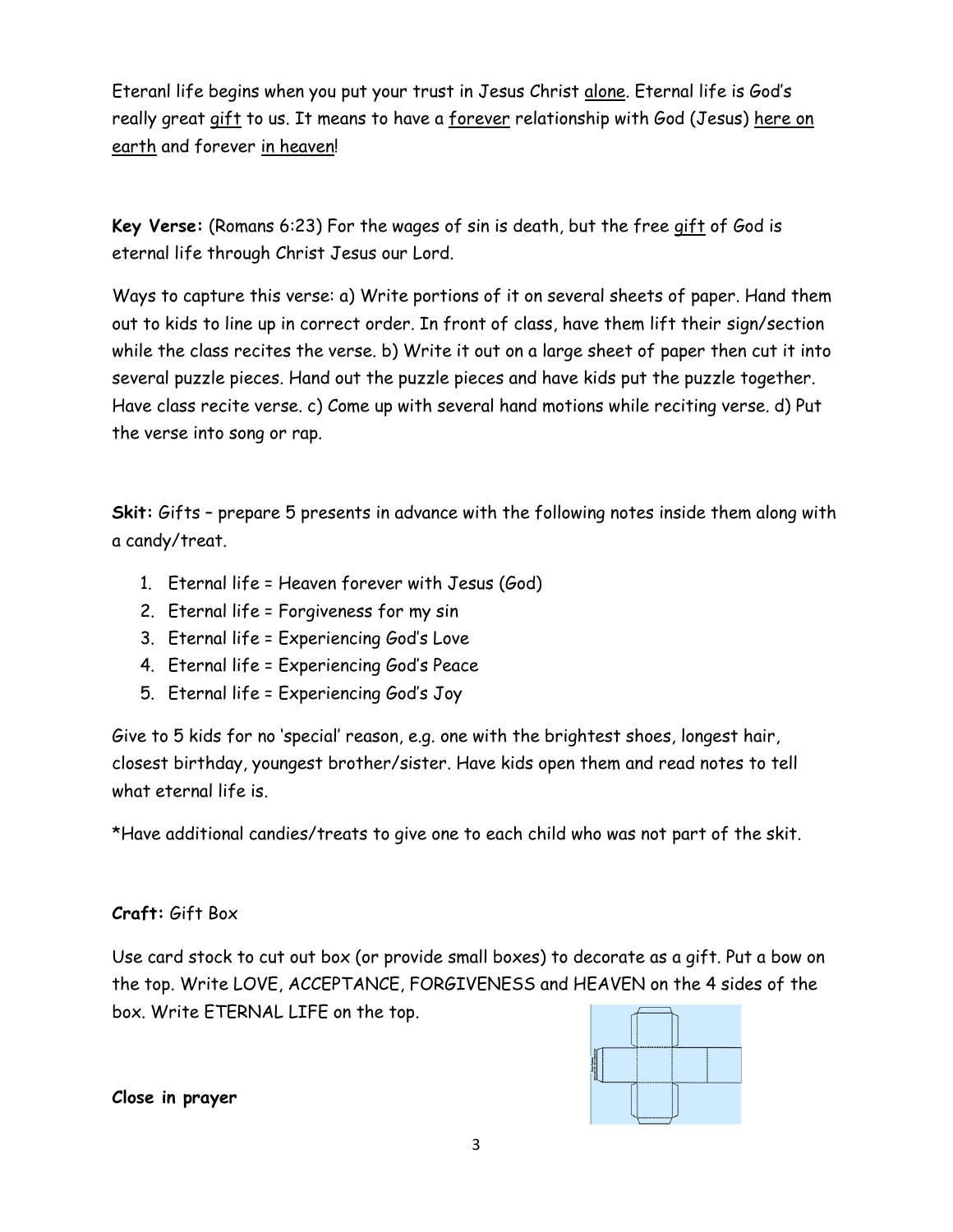**2. WHAT KEEPS US FROM EXPERIENCING ETERNAL LIFE?**

## WORLD (sin)

### **Mood:** Leaders wear dirty T-shirts

As kids arrive, play the 'standing long jump' game. Use wide tape for the start and finish lines. On the starting line write: All have sinned and fall short of the glory of God. (Romans 3:23). Put the finish line 20' away and write: Heaven - Perfect!

Have kids take turns reciting Ro. 3:23 and then jumping as far as they can towards Heaven. Place a small piece of tape with their name on it to mark where they land. (Make, sure the finish line is far enough away so no one can reach it.)

**Welcome & Prayer**

**Key Point:** We all have a problem God calls sin.

**Bible Story/Teaching**: Summarize the story of Zacchaeus (Luke 19:1-10). Tell how he was a bad dude. He stole peoples money and was not liked. Zacchaeus realized Jesus was special – He was God's one an only Son. Being around Jesus made Zaccheus more aware of his sin and his need for a Savior. Then Jesus reached out to him to be his friend and being the Son of God, He offered Zacchaeus forgiveness for his sin. That's why Jesus came to earth. Zacchaeus was so happy he changed is sinful ways and wanted his friends to know Jesus too.

What is sin? (wait for responses… like lying, stealing, disobeying parents)

Sin is anything we THINK, SAY, DO, or DON'T DO that does NOT PLEASE GOD. (Have kids repeat this several times. Come up with several hand motions to use while reciting.)

Where did sin come from? (Romans 5:18) The world was once a perfect place. But not today. What are some things that tell us this world is not perfect? (wait for responses) Explain how Adam/Eve sinned and it broke the friendship they had with God. And how everyone since Adam/Eve sin and do things that are not pleasing to God. All except Jesus that is.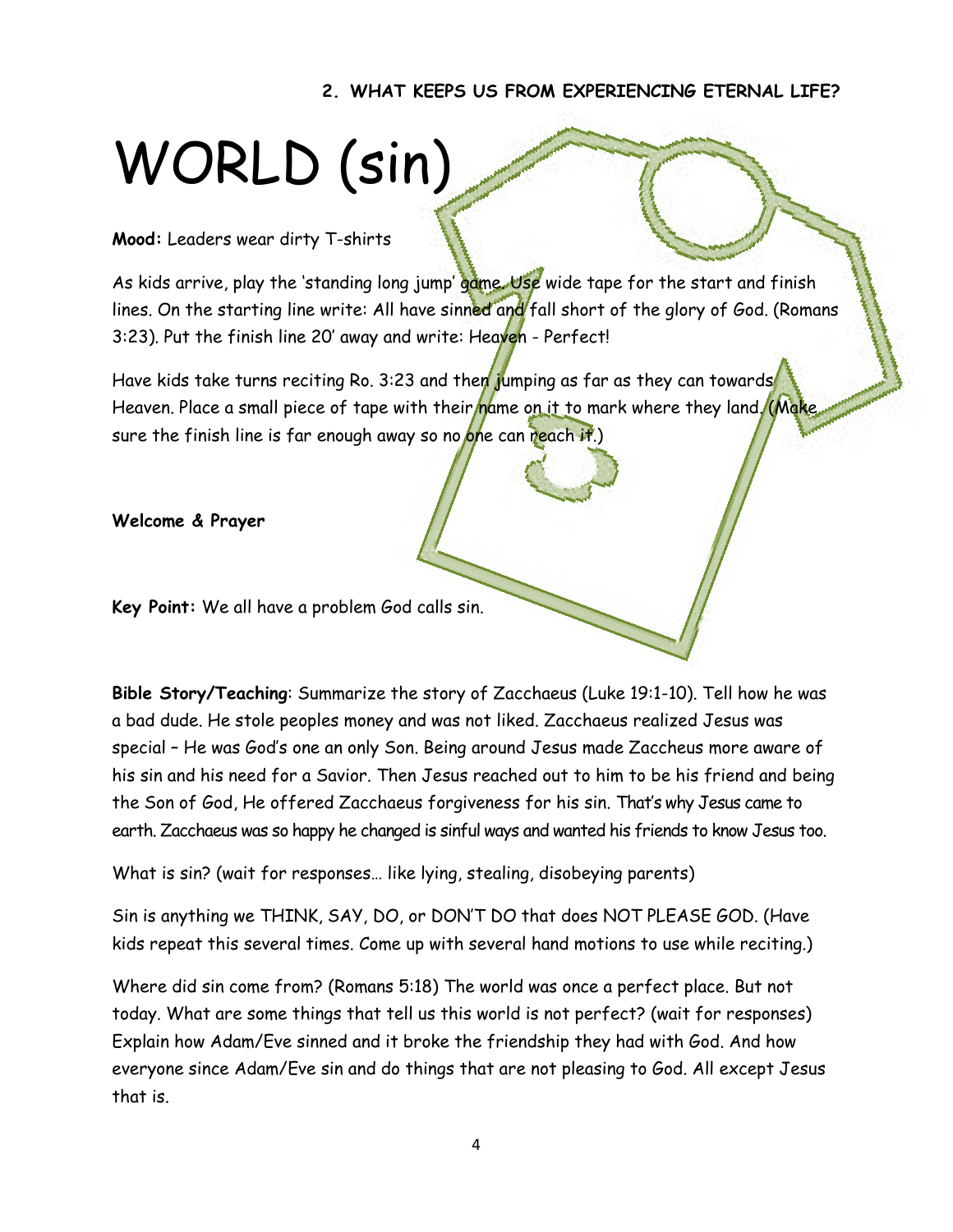Sin keeps us from experiencing God's love and forgiveness. And it can keep us from being with God forever in Heaven. And that's why need a Savior. That's who Jesus is.

Long before Jesus came to the earth, God promised to a Deliverer, a Savior, a Substitute who would pay for our sin in our place. He would be a perfect sacrifice. That's what Jesus did.

Jesus lived a perfect life. He never sinned. He died on the cross to pay the penalty for our sin. By trusting Jesus we can be made right with God and be forgiven.

Sin separates a person from God but Jesus is the only one who can remove the barrier of sin. We must believe…trust in Jesus alone.

**Key Verse:** (Romans 3:23) All have sinned and fallen short of the glory of God.

Ways to capture this verse: Divide the class into 2 groups and have them face each other. Have one group fall to their knees saying, "All have sinned and fall short of the glory of God." Have the other group jump up and respond, "That's why we need a Savior – JESUS!" Do several times then have them switch what they say.

### **Skit:** Sewer Water/Poison in drinking water

Have a large see through container. Have several children pour nice clear bottles of water into the basin. Then have someone add a small bottle of BLACK (food coloring) into the basin. The black water can represent "sewer water" (or poison works too). Adding the sewer water ruins the drinking water. Yuk!

In the same way, even a little sin makes us unacceptable to go to heaven. We need God's forgiveness to receive Eternal Life. Jesus is the only one who can remove the stain of our sin so we can be forgiven and go to heaven. We must trust in Jesus alone to go to heaven.

### **Craft**: Heart Necklace

Cut out 2 hearts the same size; 1 red, 1 black. Write on the black one: "The wages of sin is death." On the red one write, "The free gift of God is Eternal Life through Christ Jesus our Lord." Glue them back to back. Punch a hole and tie a string to wear around neck.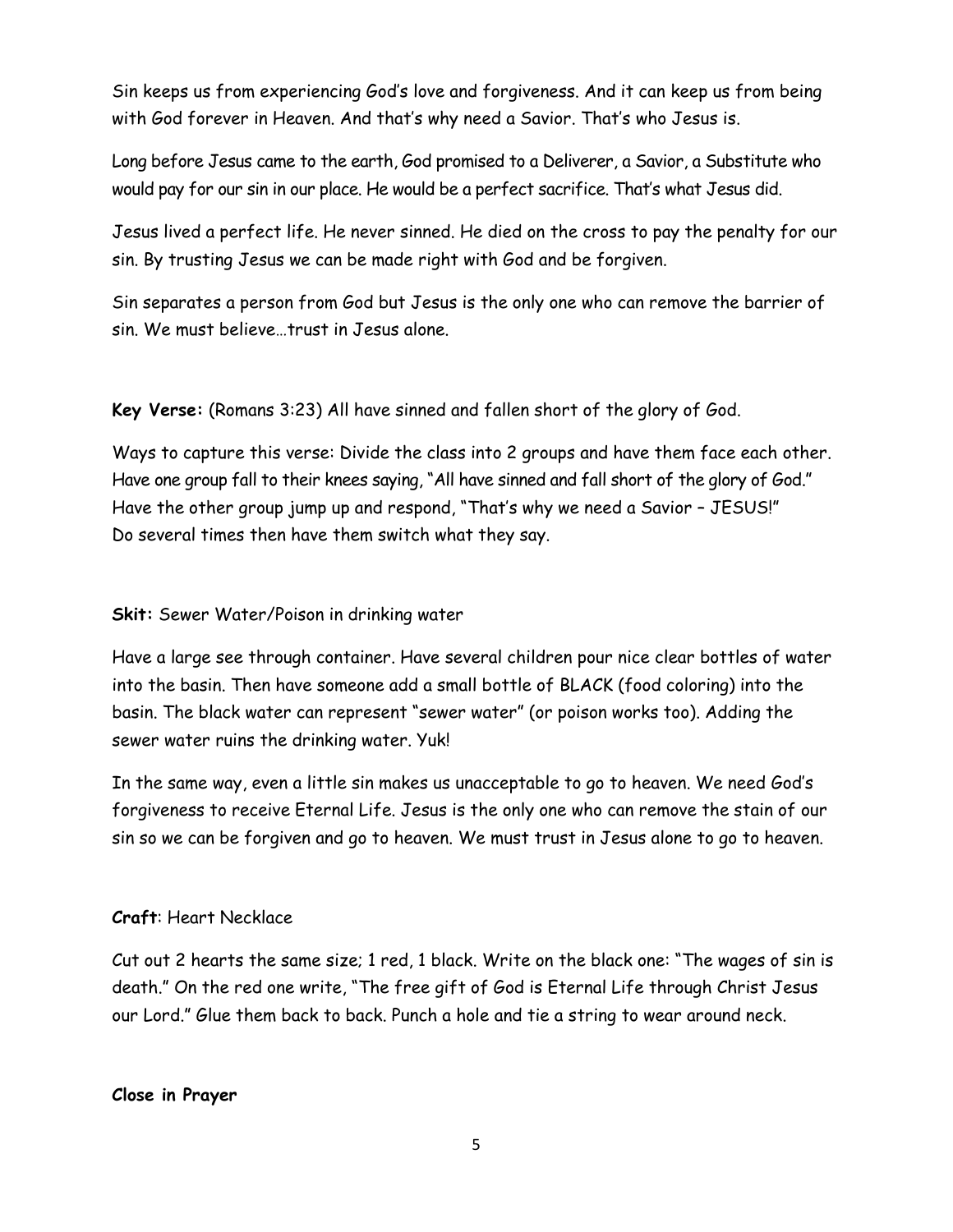#### **3. HOW DOES GOD FEEL ABOUT THIS?**

### $G($

**Mood:** Have balloons around with: Happy Face (God is Love) and Gavel (God is Just)

As kids arrive have them toss balloons around trying to keep them from touching the floor. As they bat a balloon, have them say "God is Love" or "God is Just".

#### **Welcome and Prayer**

**Key Point:** God loves us and doesn't want to punish us but He must punish sin.

**Bible Story/Teaching**: Summarize the story of the Prodigal Son (Luke 15:11-22). There was a boy who was loved very much by his father. The boy became rebellious and decided to leave home. He wanted to live life the way he wanted to. The boy did things that were not pleasing to God. They would have made his dad very sad. Even though the father was really sad, he continued to love the boy. One day things got very bad for the boy. He didn't have money for food, clothing or a place to stay. He finally came to his senses. The boy realized that he had sinned against his father and God. The boy turned from his sinful life and went back home. His dad welcomed the boy home with open arms.

Even though we sin, God loves us very much. He loves us in spite of who we are. He is patient and doesn't want any of us to perish (2 Peter 3:9). But God must punish our sin. That's why He sent Jesus.

What is God like?

Read: Isaiah 6:3 – pure, sinless (holy)

I John 4:8b – God is love

Jeramiah 31:3 – loves us with an everlasting love

Habakkuk 1:13 – cannot tolerate wrong (God is just…like a judge, He must punish sin)

WE ALL have a problem. What is it called? (sin)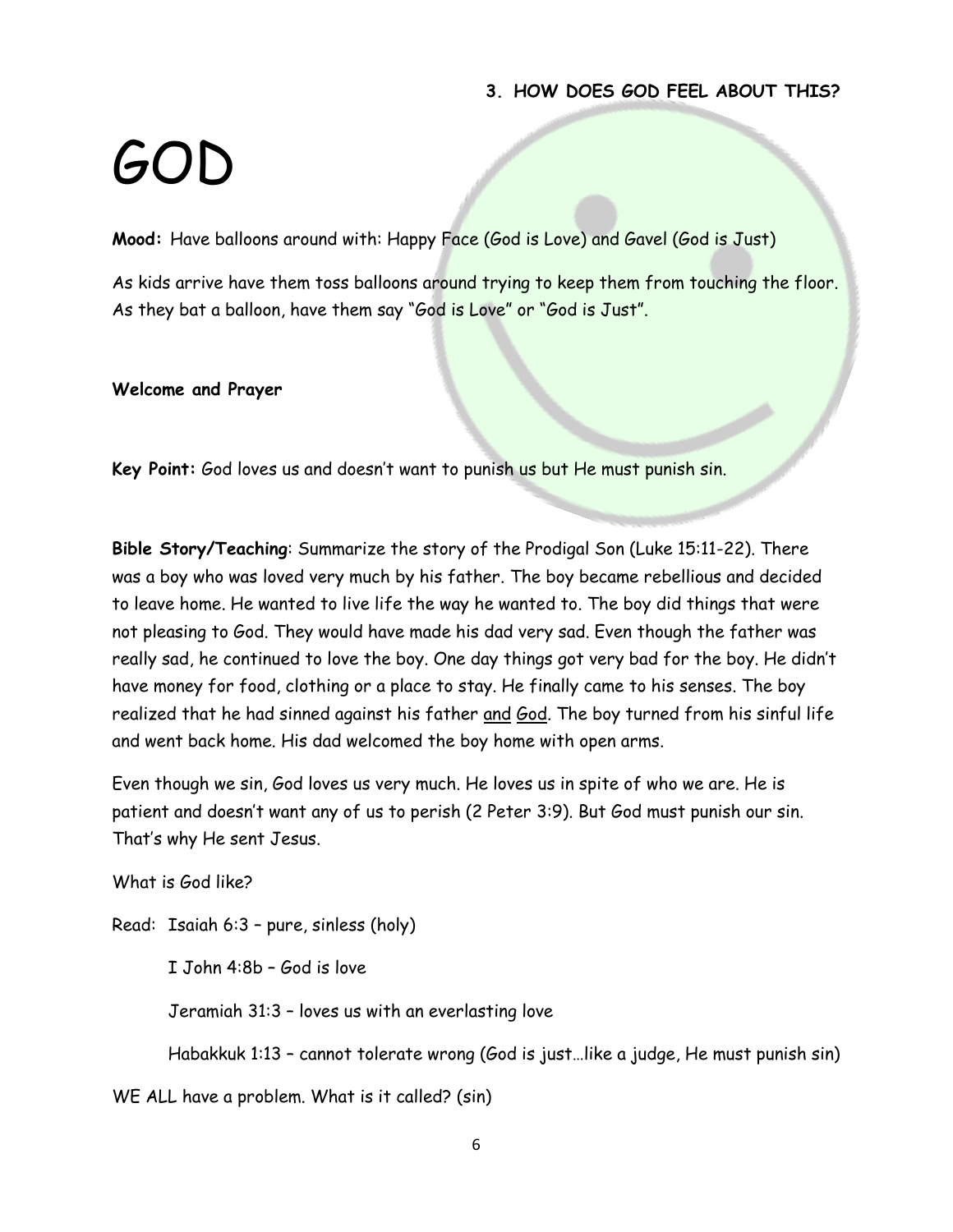God loves us so much He did something about our sin. Who can tell me what He did? (sent Jesus)

God offers us forgiveness through Jesus Christ. God reached out to save us by sending His only Son Jesus to die to suffer the punishment for our sin. How much did God love us? (He sent His Son Jesus to die in your place) We need to trust in what Jesus did for us to be saved.

**Key Verse**: (John 3:16) For God so loved the world that He gave His one and only Son that whoever believes in Him will not perish but have eternal life.

Ways to capture this verse: a) Work with the kids to come up with hand motions to use while reciting. b) Write each word on a separate sheet of paper and have kids put it in order. c) Give each child one word and have them jump up and say it when it's their turn.

**Skit**: Child steals money from Gramma's purse (A leader + 2 kids act out while story is narrated.)

During summer vacation 2 children (give them names) go to stay with Gramma for a couple of weeks. Gramma goes to the bank where she cashes a check to buy food they will need. One of the children steals the money from Gramma's purse to buy a new toy when they get back home. The child hides the money in a shoe in the closet. Gramma discovers the money is missing and they go hungry for 3 days! No one will admit they took the money. Gramma is sad and angry. Then one day she is cleaning the kids bedroom and discovers the money in the shoe. "OK", she says, "who is responsible for this?" \_\_\_\_\_\_ confesses to taking the money. Gramma scolds \_\_\_\_\_ and is sad that they did this. Then Gramma gives \_\_\_\_\_ a big hug.

Was Gramma right in correcting \_\_\_\_\_? Why? Did Gramma really love \_\_\_\_\_ ? How can you tell she did?

Although God loves us and doesn't want to punish us, He is also holy, perfect and just and must punish sin. God loved us by sending His Son to do what? (Die on the cross to suffer for our sin)

**Craft**: God Coin (Like a coin has 2 sides, God is both loving but also just.)

Use yellow or gold construction paper. Cut out large circles. On one side: God is Love  $\odot$  and doesn't want to punish us. On the other side: God is Just  $\odot$  and like a Judge, He must punish sin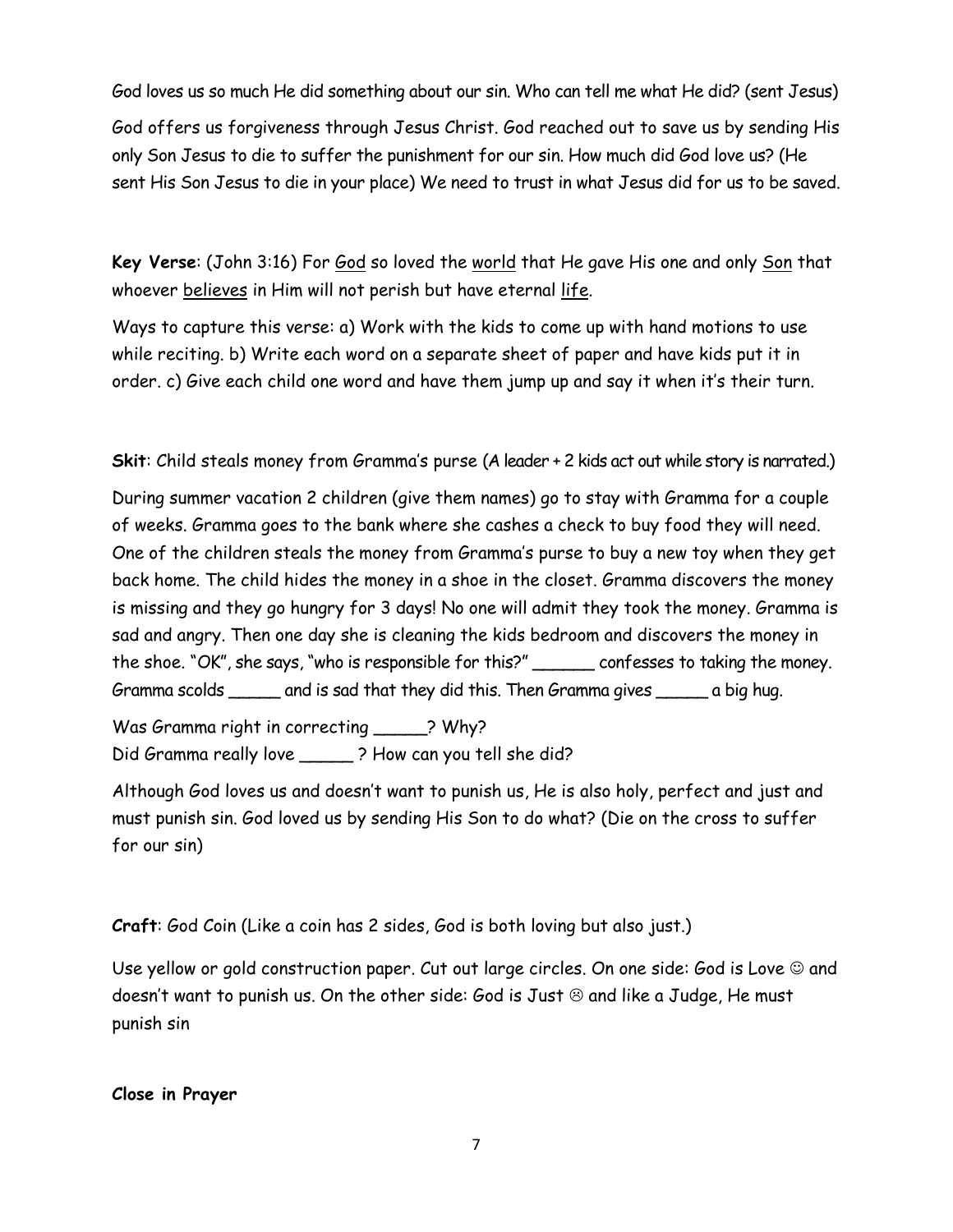### **4. HOW DID GOD SOLVE OUR SIN PROBLEM?**

### **JESUS**

**MOOD:** Leaders wear crowns and/or royal looking robes. Assemble a simple cross and place it in a highly visible place in the room. Write out (Romans 5:8) "But God demonstrates his own love for us in this: While we were still sinners, Christ died for us," on construction paper (tear edges to make it ragged) and nail it to the cross.

As kids arrive, have paper and markers available near the cross. Have them answer the question, "What is an example of a sin... what kinds of things are sinful?" Have them write an answer on the paper, fold it in half and place it at the foot of the cross.

**Welcome and Prayer**



**Key Point:** Jesus took the punishment for our sin. Jesus is our 'substitute'.

**Bible Story/Teaching:** Summarize the story of Jesus dying on the cross to take our place for the punishment *we deserve* for our sin (Mark 15:16 – 16:6). Jesus is God who came and lived as a child (Christmas), teenager and man on this earth. And all that time, Jesus lived a perfect life. It's amazing! He never sinned. Therefore there was nothing He ever did that deserved punishment. But Jesus came to be a substitute for us. What does 'substitute' mean? (wait for responses) Can you name some examples? (substitute teacher, margarine – a substitute for butter, in sports…a player from 'the bench')

Jesus willingly took the punishment for our sin when He died on the cross. He became our 'substitute'. Because we have sinned, we deserve to be punished. But Jesus (God) loved you so much, He came and took that punishment for you and me! What can we remember about Jesus death? What happened to Jesus?

- Beat and whipped; Crown of thorns; Made fun of Him (mocked)
- Forced Him to carry His cross Nailed to and died on the cross (like a criminal)
- Buried in a cave (tomb)

Did Jesus stay dead? (rose from the dead, and visited the disciples and His friends)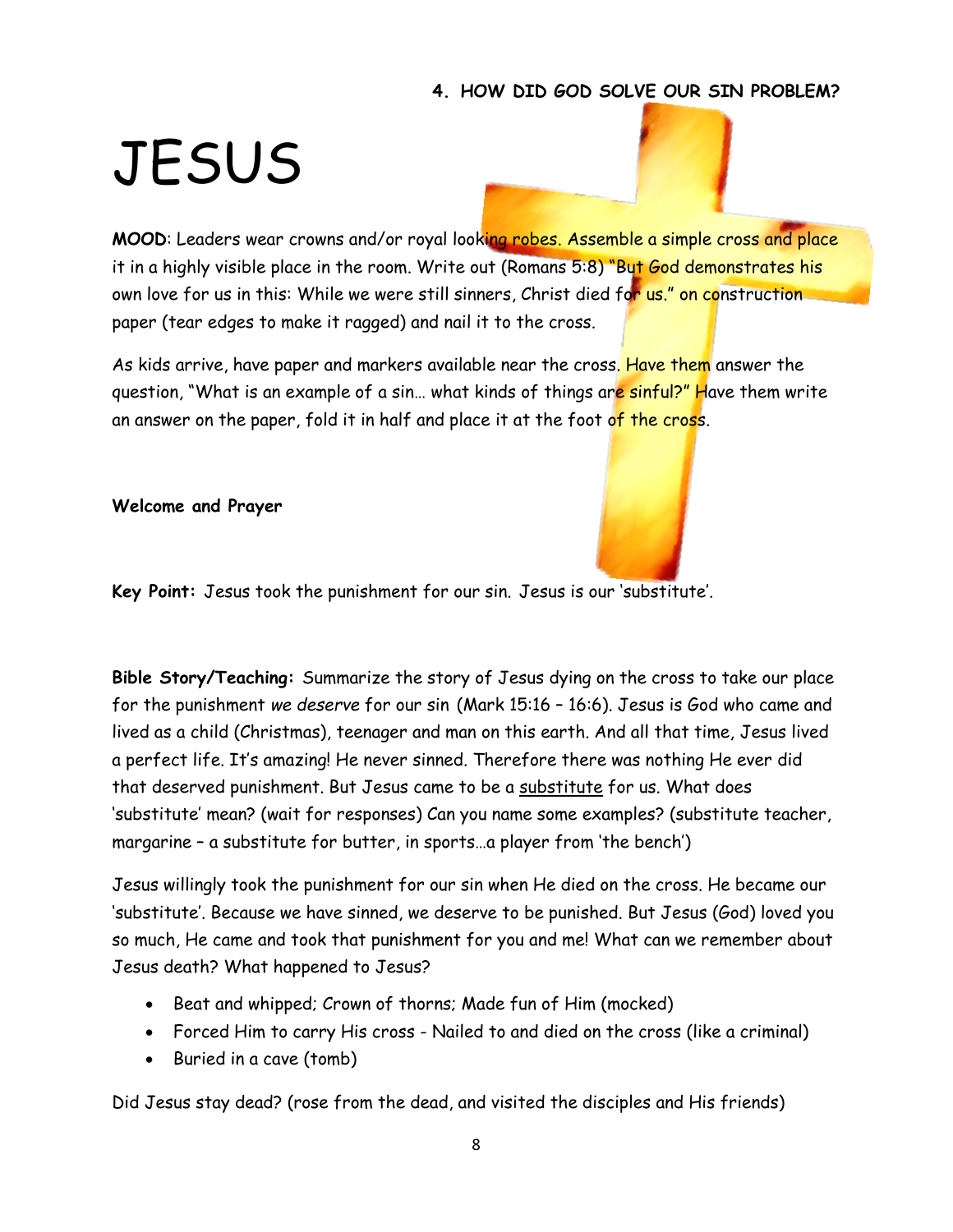Where is Jesus now? (in heaven where He offers us the gift of eternal life)

Jesus is very much alive although we do not see Him. And He wants us to know Him and experience eternal life now and forever with Him in heaven. We need to believe, to place our trust in Jesus alone to be saved from the penalty of our sin. We'll talk about that more next time.

**Key Verse**: (Romans 5:8) But God demonstrates his own love for us in this: While we were still sinners, Christ died for us.

Ways to capture this verse: a) Move over to the cross and ask, What does 'demonstrate' mean? (shows) What's another word for "Christ died for us"? (substitute) b) Have several kids try to recite the verse from memory, then have the whole group recite. c) Personalize the verse showing kids how Jesus died for them… Hold up a poster saying, "But God demonstrates His own love for \_\_\_\_\_ in this: While \_\_\_\_\_ is a sinner, Christ died for \_\_\_\_." (Have kids say their first name where the blanks are.)

### **Skit**: Jesus is our Substitute

Have several kids hold signs like: lying, stealing, swearing, hating, etc. A leader plays the role of Jesus while another leader narrates the story. *Jesus came from Heaven to earth.* (Have Jesus (wearing a crown) come down steps (or chair/ladder) to portray Him coming down from Heaven. Jesus takes off His crown and leaves it on the bottom step.) *Although Jesus was God, He became fully a man.* (Jesus moves around the crowd doing good things because…) *He lived a perfect life! He didn't deserve to be punished and die. However, Jesus came to take the punishment for our sin.* (Jesus goes around and collects the signs representing our sin.) *Then Jesus was crucified.* (Jesus places the signs (sins) at His feet, closes eyes, tilts head and holds out arms like on the cross.) *Jesus suffered on the cross taking the punishment we deserve for our sin. He died.* (Jesus lays on floor.) *But He rose again and went back to heaven.* (Get up, put on crown and go back up steps.) *Where He offers us the free gift of eternal life so we can experience His love, His forgiveness and live forever with Him in Heaven!* (Applause)

### **Craft**: Cross with nail marks + (My) Sin

Make crosses with popsicle sticks. Use a marker to show where nails would have been. Glue on a jagged piece of paper *that says, "(Child's first name) Sin".*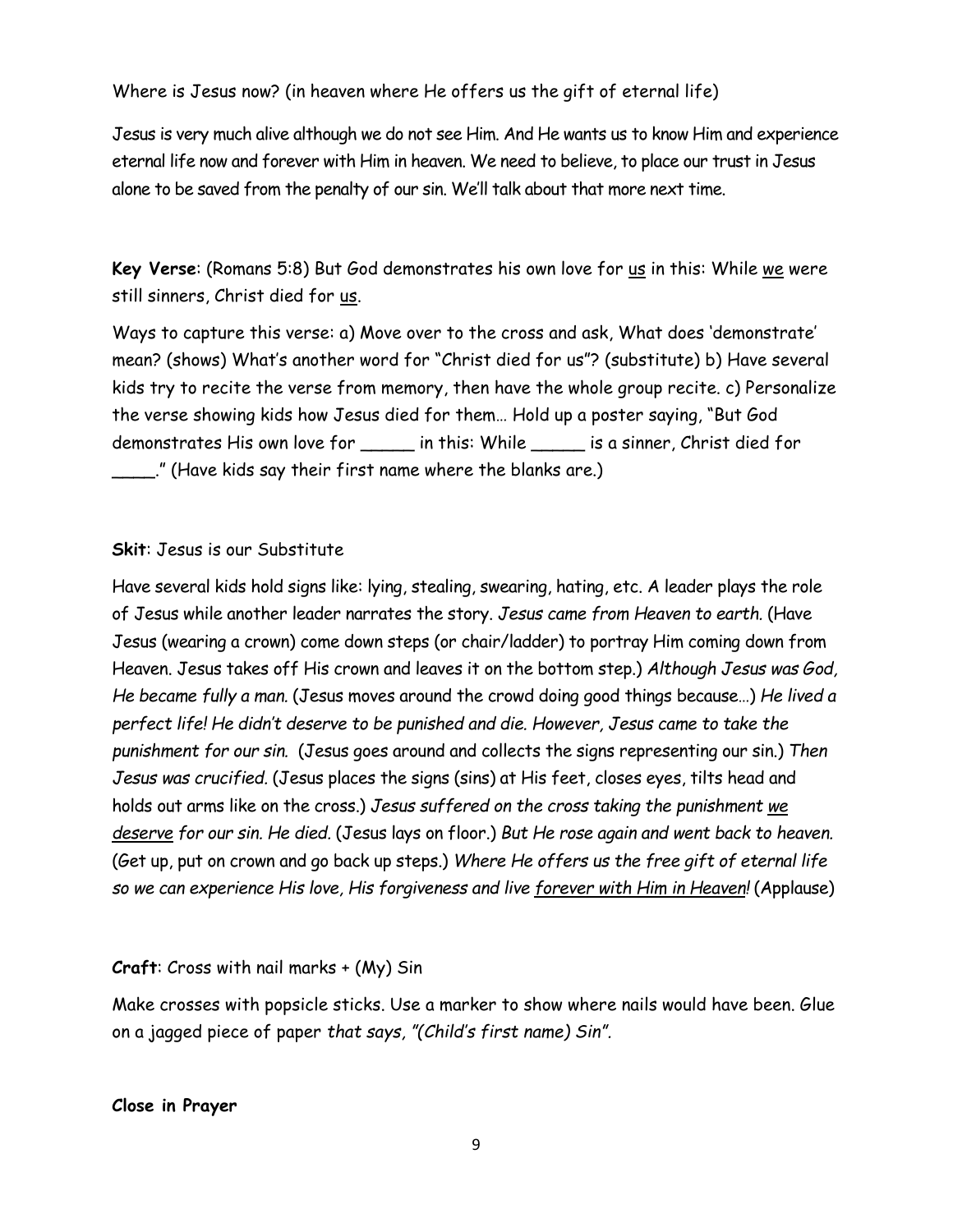#### **5. HOW DO YOU BEGIN TO EXPERIENCE ETERNAL LIFE?**

### BELIEVE

**MOOD**: Play "musical chairs" as kids arrive only don't eliminate the one who is without a chair. Just add a chair to the circle each time a child is added to the game.

#### **Welcome and Prayer**

**Key Point**: We need to believe (trust) in Jesus Christ alone to be forgiven and go to heaven.

**Bible Story/Teaching**: Summarize the story of Doubting Thomas (John 20:24-29). After Jesus rose from the dead, He visited some of His special friends the Bible calls disciples or followers. They were really excited. They went to tell one of the other disciples who wasn't there when Jesus came to visit. His name was Thomas. They excitedly said to Thomas, "We have seen the Lord (Jesus)!" But Thomas wasn't sure about this, that's why he's called 'doubting' Thomas. Thomas said, "I won't believe unless I see where the nails went through Jesus' hands and where the spear pierced Jesus side." Well, remember, Jesus is God and knew what Thomas had said. A little later Jesus came to visit Thomas and said, "Thomas, place your finger on the scars made by the nails. And feel my side Thomas. That's where the spear entered my body." Guess what happened next? Yes, Thomas BELIEVED that Jesus really was alive and had died on the cross for him. Thomas said, "MY Lord (leader/teacher) and MY God." That's what Jesus wants to be for all of us. WE must believe in Jesus even if we don't see Jesus like Thomas did. That's why Jesus said to Thomas, "Because you have seen me, you have believed; blessed are those who have not seen and yet have believed." Jesus wants us to believe in Him even if we don't see Him.

So, what are some other words to describe what it means to 'believe'? (faith, trust)

In the Bible the word 'believe' means more than just mentally agreeing something is true. It means to 'trust'.

Can you think of any examples of when you trusted someone? (dad catching you when you jumped into swimming pool, mom drove you to school, etc.)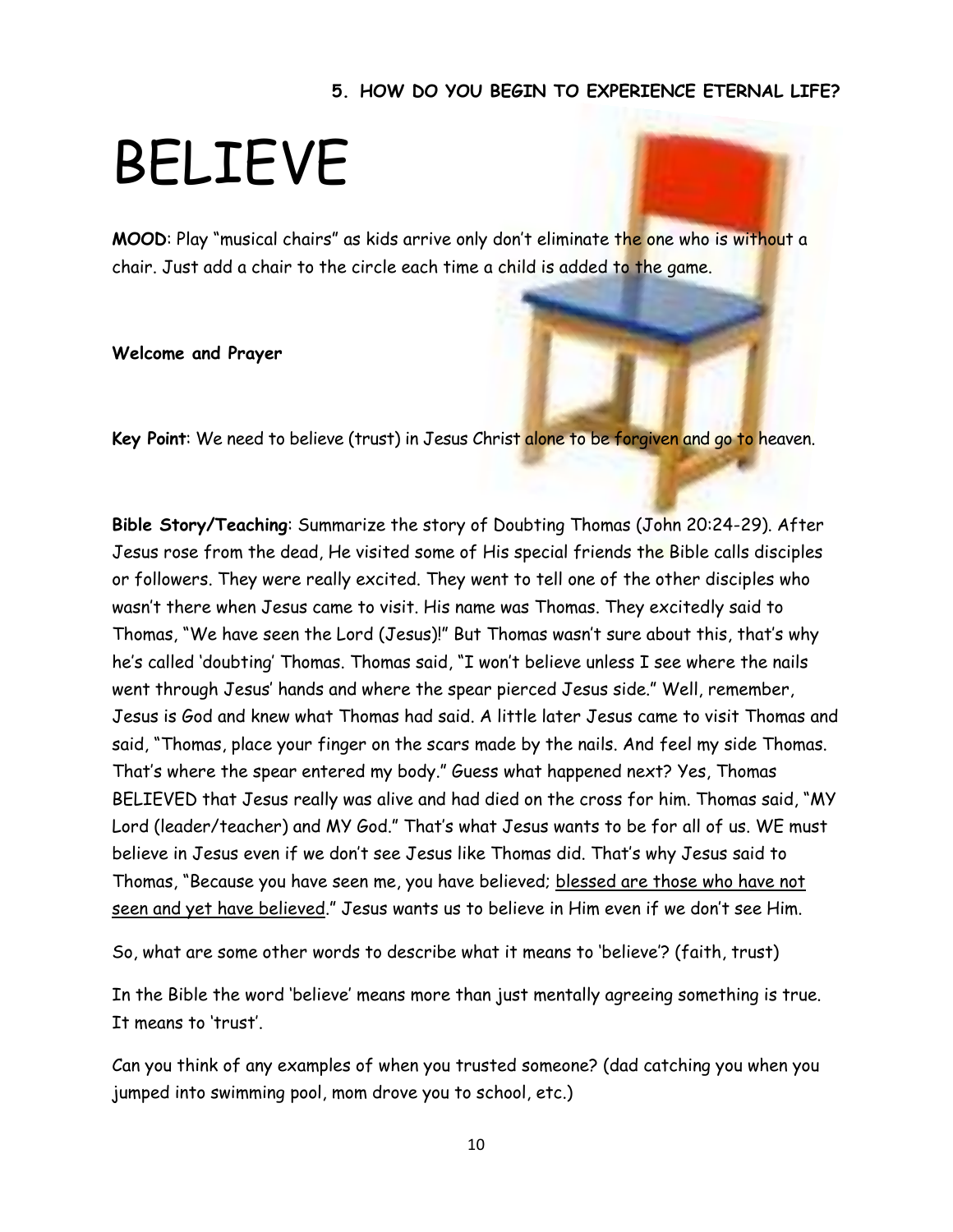Jesus wants us to trust Him so strongly that we want to choose to follow Him. That's what Lord means – Jesus wants to be Lord (our Leader) in your life.

And the Bible tells us we are saved because of what Jesus has done on the cross and NOT by things we do - thinking they will earn us a spot in heaven. Yes, God wants us to do things that are pleasing to Him but because He loves us so much. (see key verse) Why should we do things that are pleasing to Jesus? (Be sure to reinforce this motive for Godly living often.)

**Key Verse**: (Ephesians 2:8-9) For it is by grace you have been saved, through faith—and this is not from yourselves, it is the gift of God— not by works, so that no one can boast.

OK, what does Jesus want us to have and experience? (Eternal Life)

And how do we get this free gift of Eternal Life? (wait for responses; "believe in Jesus alone")

### **Skit**: Jesus Chair

Set up 2 chairs side by side. Put a sign on one – JESUS. On the other – YOU. Have a leader talk through this story. *Let's say this chair represents ME. (*Leader sits in chair.) *Now, I might do a lot of good things. But the Bible tells me that no matter how many good things I do, that will not earn my way to heaven. It's only by trusting in Jesus alone that I will get to heaven. So, let's let this chair* (point to the Jesus chair) *represents Jesus and what HE DID on the cross for me so I could go to heaven. Do you believe this JESUS chair could hold me up?* (YES) *Why isn't it holding me up?* (Cuz your sitting in the YOU chair) *What must I do to have it hold me up?* (sit on the JESUS chair) *Yes, I must believe it will hold me up and trust it* (move to JESUS chair) *by sitting on it. That's what each one of us must do. We must believe (trust) in Jesus alone to be saved and enjoy our relationship with Jesus.* (Perhaps have a couple of kids demonstrate moving from the YOU chair to the JESUS chair)

### **Craft**: Key to Life

Using construction paper, cut out a large key. Write on top of key: Key to LIFE – Faith. On the skinny part of the key write: NOT by Works.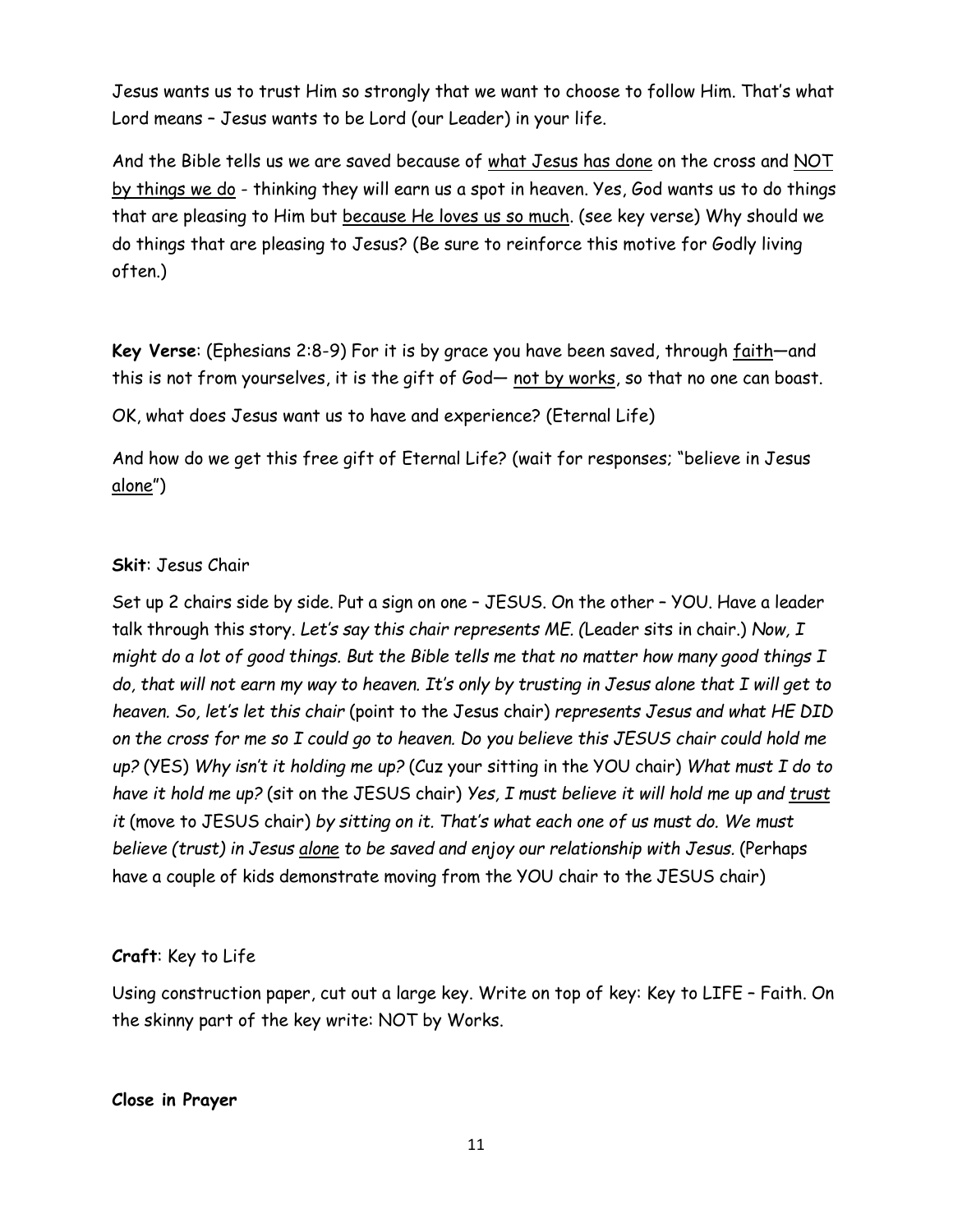## RESPONSE

**MOOD**: Party atmosphere (Balloons, streamers, large gift box marked Eternal Life)

### **Welcome and Prayer**

Key Point: Jesus wants us to humbly accept His forgiveness and invite Him into our lives to help us live the way He wants us to live.

Bible Story/Teaching: Today we are talking about what it means to choose to follow Jesus. Summarize the story of Jesus calling His disciples to follow Him ( $M_{\text{at}}$ thew 4:18-22).

Jesus had been spending a little time near a lake (Sea of Galilee) where He had been talking to the people who lived in the area about God and what the kingdom of heaven was like. He wanted people to understand and be ready to go to heaven. There were some who were really excited about this. For instance, while Jesus was walking along the shore of the lake, He saw a couple of fishermen just casting their fishing net out the side of their boat. They were brothers (Peter and Andrew). They must have been excited for what Jesus had been saying because when Jesus called to them, "Come, follow me, and I will make you fishers of men!" they immediately chose to turn their boat around, come to shore and follow Jesus.

And just a little while later 2 other fishermen (James and John) did the same thing when Jesus called out to them to come and follow Him. They became Jesus's disciples (like students). I'd say they were pretty excited and felt very special to get the invitation from Jesus, don't you? And guess what, you are just as special to Jesus too because He calls or invites each one of us to follow Him.

In this story we see these disciples made a "commitment" to follow Jesus. They turned from what they were doing to follow Jesus.

What does it mean to make a commitment? Can you think of an example? (wait for responses)

Here's a good way to make a commitment to follow Jesus; it's a simple as A-B-C:

A – ADMIT that you are a sinner and need God's forgiveness

- B BELIEVE that Jesus died to pay the penalty for your sin and rose from the dead
- C COMMIT to 'turn from your sin' and follow Him… letting Him be your Lord or Leader

Our Key verse for today says it well.